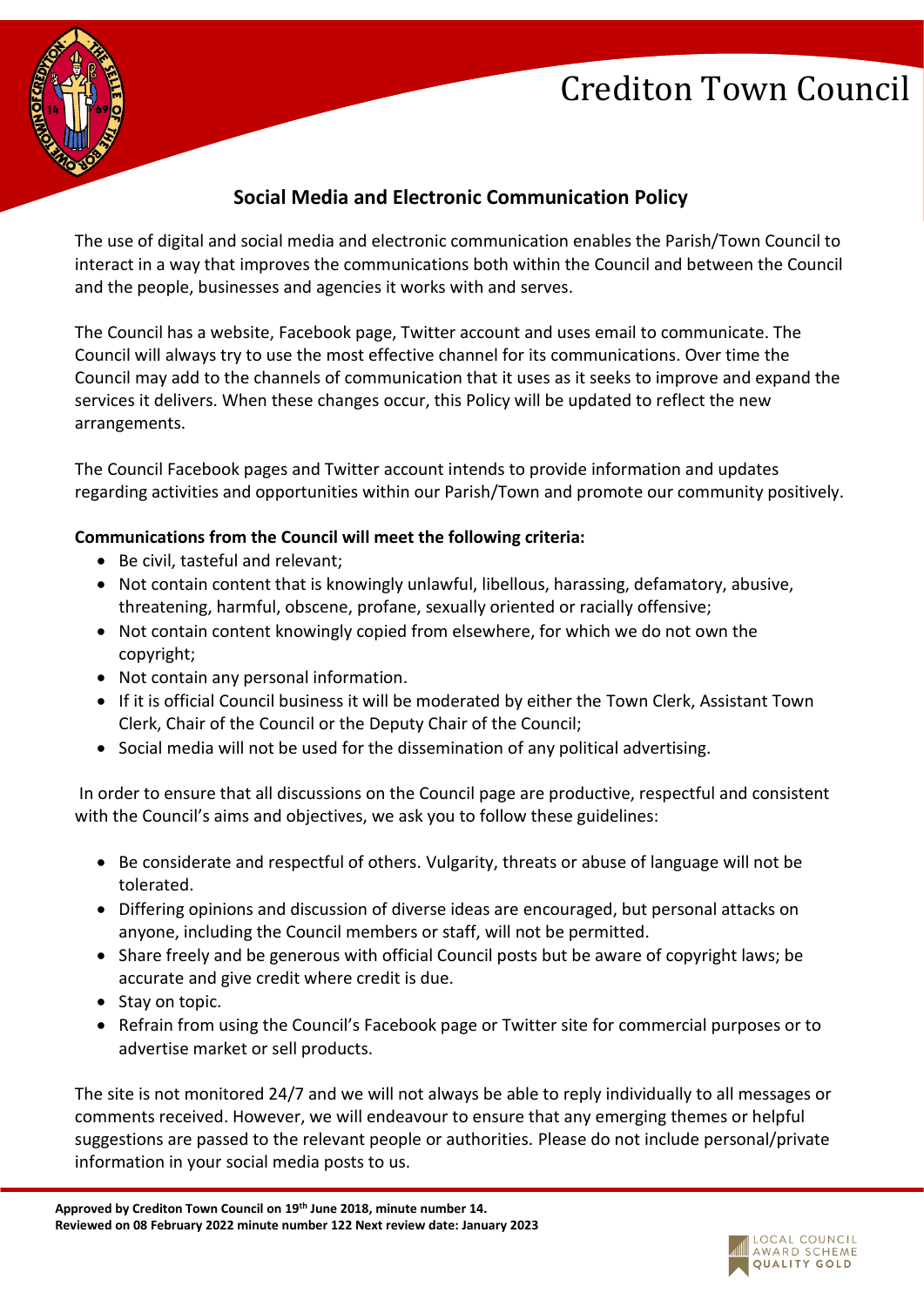# Crediton Town Council



Sending a message/post via Facebook or Twitter will not be considered as contacting the Council for official purposes and we will not be obliged to monitor or respond to requests for information through these channels. Instead, please make direct contact with the council's Clerk and/or members of the council by emailing.

We retain the right to remove comments or content that includes:

- Obscene or racist content
- Personal attacks, insults, or threatening language
- Potentially libellous statements.
- Plagiarised material; any material in violation of any laws, including copyright
- Private, personal information published without consent
- Information or links unrelated to the content of the forum
- Commercial promotions or spam
- Alleges a breach of a Council's policy or the law

The Council's response to any communication received not meeting the above criteria will be to either ignore, inform the sender of our policy or send a brief response as appropriate. This will be at the Council's discretion based on the message received, given our limited resources available. Any information posted on the Facebook page not in line with the above criteria will be removed as quickly as practically possible. Repeat offenders will be blocked from the Facebook page. The Council may post a statement that '*A post breaching the Council's Social Media Policy has been removed*'. If the post alleges a breach of a Council's policy or the law the person who posted it will be asked to submit a formal complaint to the Council or report the matter to the Police as soon as possible to allow due process.

#### **Town Council Website**

Where necessary, we may direct those contacting us to our website to see the required information, or we may forward their question to one of our Councillors for consideration and response. We may not respond to every comment we receive particularly if we are experiencing a heavy workload.

The Council may, at its discretion, allow and enable approved local groups to have and maintain a presence on its website for the purpose of presenting information about the group's activities. The local group would be responsible for maintaining the content and ensuring that it meets the Council's 'rules and expectation' for the web site. The Council reserves the right to remove any, or all, of a local group's information from the web site if it feels that the content does not meet the Council's 'rules and expectation' for its website. Where content on the website is maintained by a local group it should be clearly marked that such content is not the direct responsibility of the Council.

#### **Town Council email**

The Town Clerk has her own council email address [townclerk@crediton.gov.uk](mailto:townclerk@crediton.gov.uk) The email account is monitored mainly during office hours, Monday to Friday, and we aim to reply to all questions sent as soon as we can. An 'out of office' message should be used when appropriate.

The Clerk is responsible for dealing with email received and passing on any relevant mail to members